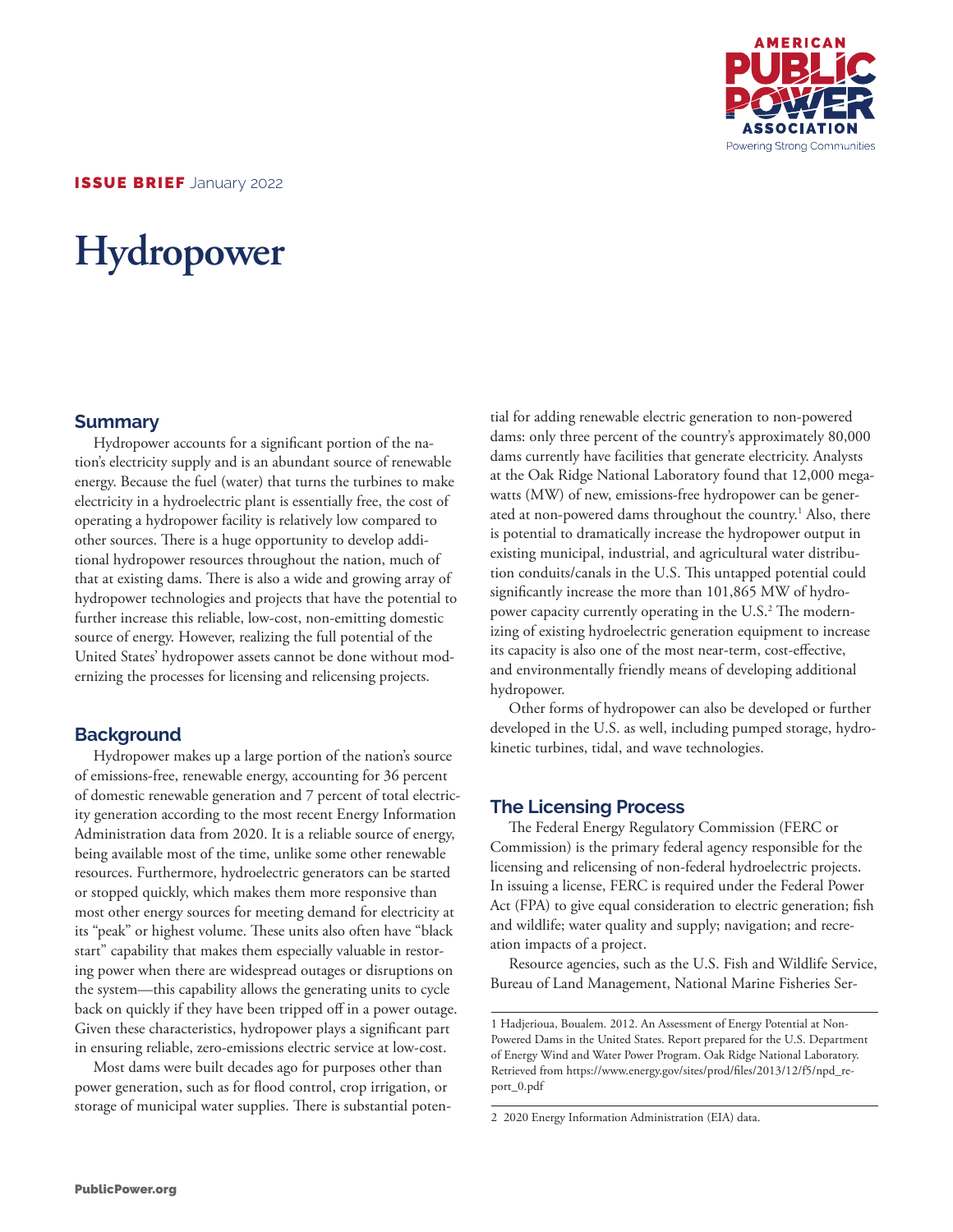vice, and others, play a significant role in the licensing process as well. These agencies can require mandatory conditions that must be met for the project to proceed, which FERC cannot reject regardless of cost, impact, or whether the condition is directly relevant to the project. In some cases, the economic impacts of these mandatory conditions have stopped the development of projects.

The current licensing process constitutes a significant impediment to the development of new hydropower facilities and the relicensing of existing facilities. This is especially true for small hydropower projects. While it is appropriate to consider the broad array of potential impacts of a hydropower project, FERC must be given more authority to weigh costs and benefits and to impose timelines for resource agencies to weigh in. House Energy & Commerce Committee Ranking Member Cathy McMorris Rodgers (R-WA) introduced on March 3, 2021, H.R. 1588, the Hydropower Clean Energy Future Act. Similar to legislation (H.R. 3043) sponsored by Representative McMorris Rodgers in the 115th Congress that was approved by the House in 2017, H.R. 1588 would modernize the hydropower licensing process and affirm the role of hydropower as an essential renewable resource. APPA supports Ranking Member McMorris Rodgers' efforts to improve the hydropower licensing process. Modernizing and streamlining the licensing process is urgently needed: 281 licenses representing 13 gigawatts of power will expire by 2030.<sup>3</sup>

#### **Congressional & Regulatory Action**

H.R. 3684, the Infrastructure Investment and Jobs Act, that was signed into law by President Biden in November 2021, contains several important hydropower provisions in subtitle D supported by APPA:

- S**ec. 40331. Hydroelectric Production Incentives.** This section authorizes \$125 million for hydroelectric production incentives under section 242 of the Energy Policy Act of 2005 (42 U.S.C. 15881) and raises the payment limit per facility from \$750,000 to \$1 million.
- **Sec. 40332. Hydroelectric Efficiency Improvement Incentives.** This section authorizes \$75 million for hydroelectric

3 Pacific Northwest National Labs: An Examination of the Hydropower Licensing and Federal Authorization Process (2021).

efficiency improvement incentives under section 243 of the Energy Policy Act of 2005 (42 U.S.C. 15882) and raises the payment limit per facility from \$750,000 to \$5 million.<sup>4</sup>

• **Sec. 40333. Maintaining and Enhancing Hydroelectricity Incentives.** This section creates a new grant program (section 247 of the Energy Policy Act of 2005) that authorizes \$553,600,000 in funding to make incentive payments to the owners or operators of qualified hydroelectric facilities for capital improvements directly related to supporting grid resiliency, improving dam safety, and environmental enhancements. Incentive payments are limited to 30 percent of the cost of the capital improvement and only one incentive payment of no more than \$5 million can be made to a single qualified project per year.

On June 24, 2021, Senators Maria Cantwell (D-WA) and Lisa Murkowski (R-AK) introduced S. 2306, the Maintaining and Enhancing Hydroelectric and River Restoration Act of 2021. The bill would create a 30 percent tax credit to support upgrades at existing hydroelectric dams for qualified dam safety, environmental, and grid resilience improvements. Notably, this credit would be available as a direct payment to public power utilities (see APPA issue brief, "The Need for Direct Payment of Refundable Tax Credits for Public Power"). The bill would also create a 30 percent tax credit for the removal of obsolete river obstructions (powered and non-powered). The dam removal provisions do not apply to federal hydropower and must be done with the consent of the dam owner.

Senate Finance Committee Chairman Ron Wyden (D-OR) included a pared down version of the hydro tax credit in S. 2306 in the updated text of the tax title of the Build Back Better Act currently pending in Congress. Chairman Wyden's draft includes a provision establishing an investment tax credit (ITC) for five years for "hydropower environmental improvements" at existing hydropower facilities, defined to include investments to improve fish passage, water quality, and habitat maintenance. Importantly, this credit would be available to public power via "direct pay." Moreover, the draft includes the full value of the production tax credit for building new hydropower at existing dams, marine energy, and other incremental new hydropower, extended for ten years.

<sup>4</sup> Sections 242 and 243 of the Energy Policy Act of 2005 created two DOE programs that encourage utilizing existing dams for power generation: Section 242 created a hydropower production incentive program to spur new development on existing infrastructure (non-powered dams and conduits) and section 243 created a program to encourage efficiency improvements at existing hydropower facilities. Section 243 never received any appropriations and section 242, although originally authorized in 2005, did not receive appropriations until 2014. Both programs were reauthorized through FY 2036 in section 2005 of the Energy Act of 2020, which passed as part of the Consolidated Appropriations Act of 2020 in December.